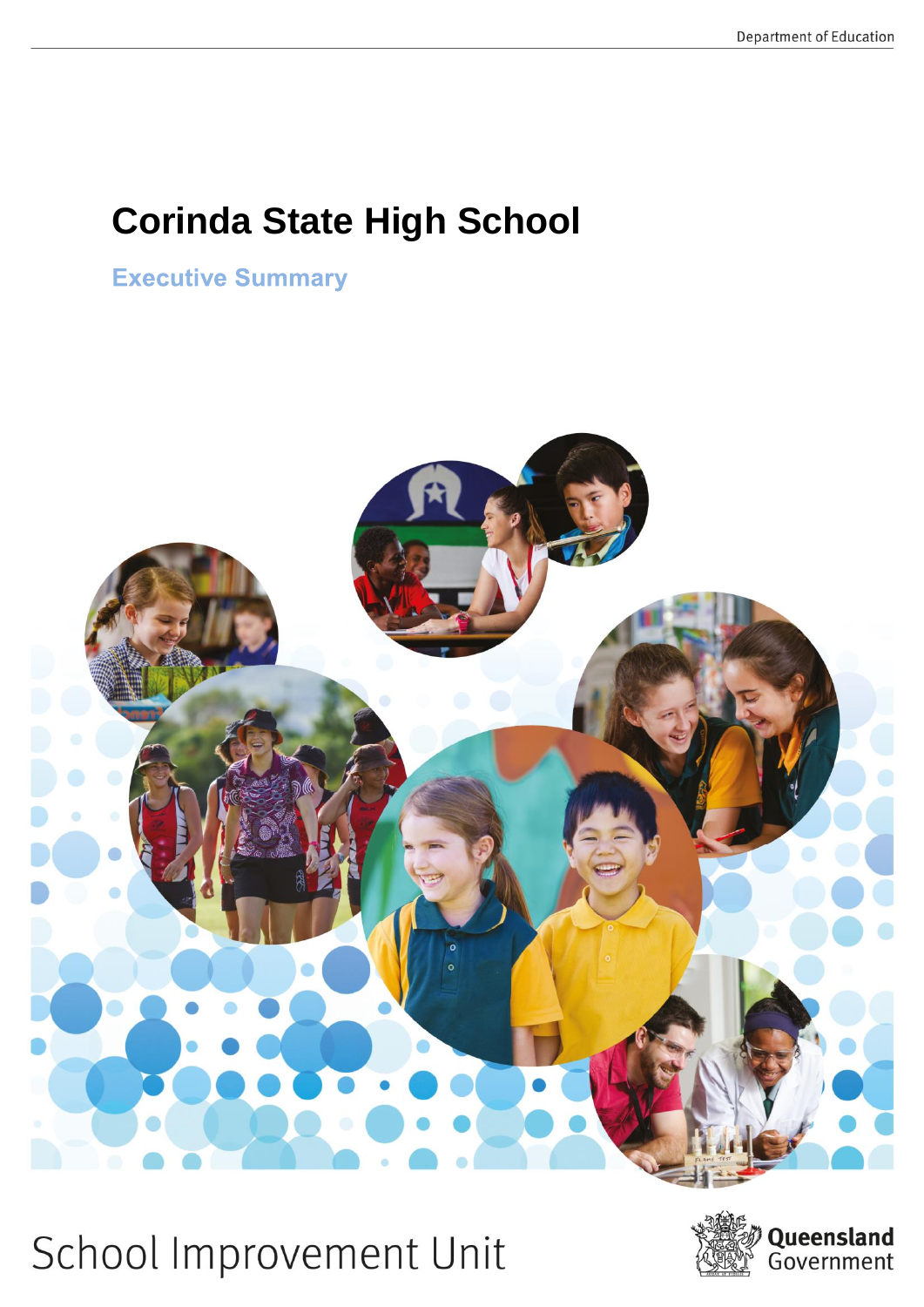

# **Contents**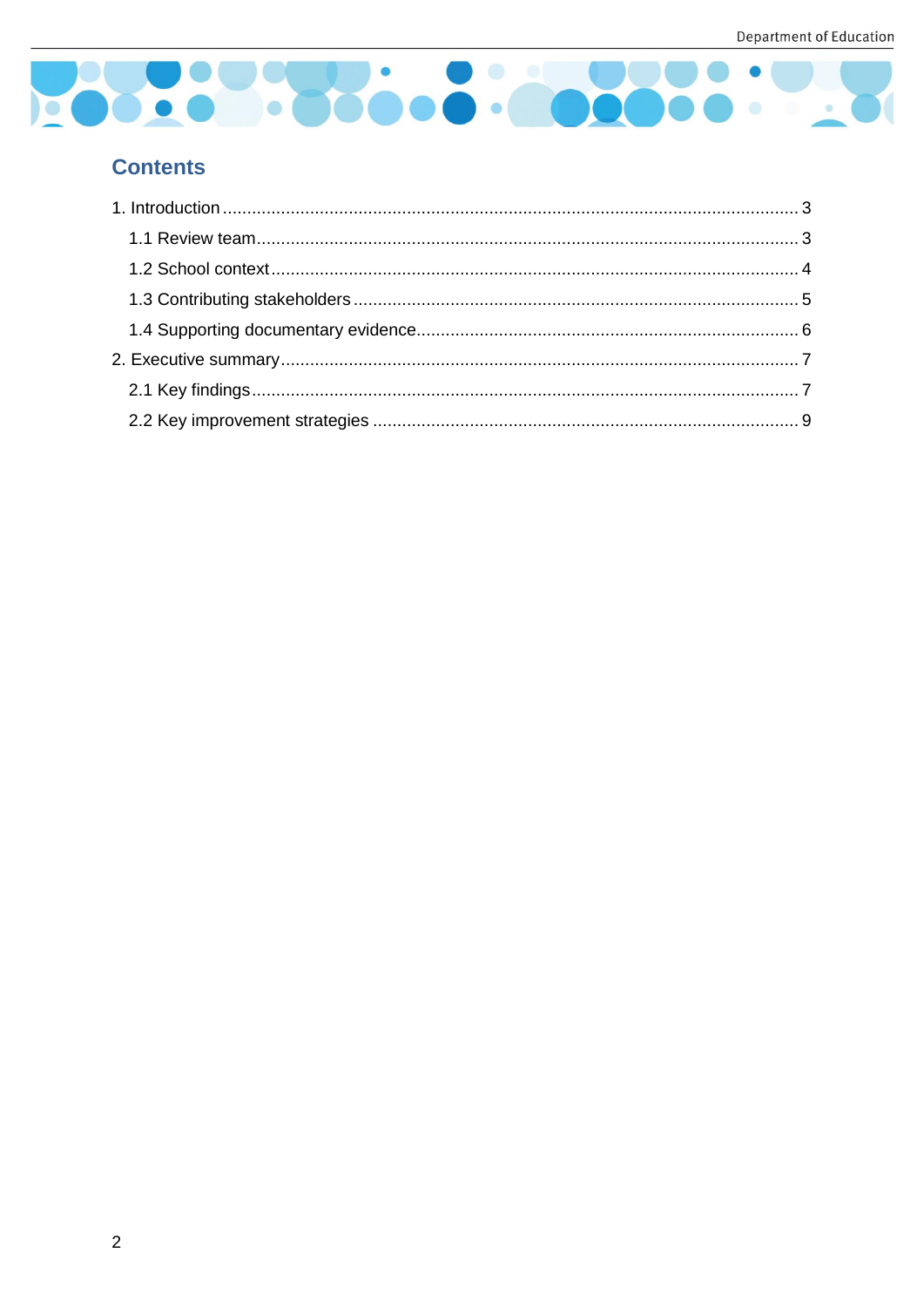

# <span id="page-2-0"></span>**1. Introduction**

This report is a product of a review carried out by a review team from the School Improvement Unit (SIU) at **Corinda State High School** from **24** to **27 June 2019**.

The report presents an evaluation of the school's performance against the nine domains of the *[National School Improvement Tool](https://schoolreviews.eq.edu.au/SiteCollectionDocuments/national-school-improve-tool.pdf)*. It also recommends improvement strategies for the school to implement in consultation with its regional office and school community.

The report's executive summary outlines key findings from the review and key improvement strategies that prioritise future directions for improvement.

Schools will publish the executive summary on the school website within two weeks of receiving the report.

The principal will meet with their Assistant Regional Director (ARD) to discuss the review findings and improvement strategies.

For more information regarding the SIU and reviews for Queensland state schools please visit the SIU [website.](https://schoolreviews.eq.edu.au/Pages/default.aspx)

#### <span id="page-2-1"></span>**1.1 Review team**

| Lee Goossens      | Internal reviewer, SIU (review chair) |
|-------------------|---------------------------------------|
| Julie Pozzoli     | Peer reviewer                         |
| Julie Learoyd     | Peer reviewer                         |
| <b>Bert Barbe</b> | <b>External Reviewer</b>              |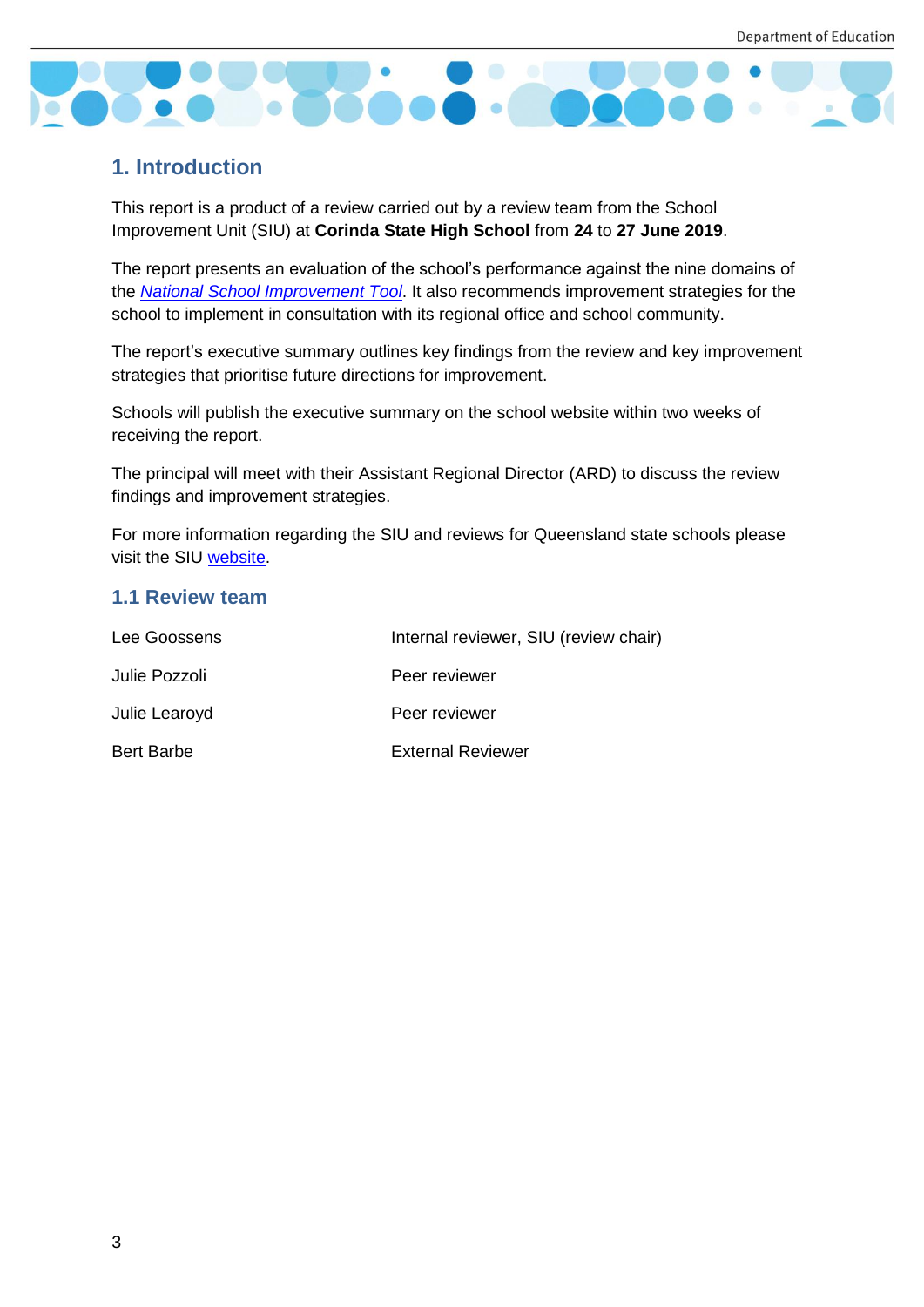

# <span id="page-3-0"></span>**1.2 School context**

| Location:                                                                          | Pratten Street, Corinda                                                                                                                                                                                                                                                                                                                                                                                                                                                                                                                                                                                                                                                                                                                                                                                                                                                                                                                |  |
|------------------------------------------------------------------------------------|----------------------------------------------------------------------------------------------------------------------------------------------------------------------------------------------------------------------------------------------------------------------------------------------------------------------------------------------------------------------------------------------------------------------------------------------------------------------------------------------------------------------------------------------------------------------------------------------------------------------------------------------------------------------------------------------------------------------------------------------------------------------------------------------------------------------------------------------------------------------------------------------------------------------------------------|--|
| <b>Education region:</b>                                                           | Metropolitan Region                                                                                                                                                                                                                                                                                                                                                                                                                                                                                                                                                                                                                                                                                                                                                                                                                                                                                                                    |  |
| Year opened:                                                                       | 1960                                                                                                                                                                                                                                                                                                                                                                                                                                                                                                                                                                                                                                                                                                                                                                                                                                                                                                                                   |  |
| Year levels:                                                                       | Year 7 to Year 12                                                                                                                                                                                                                                                                                                                                                                                                                                                                                                                                                                                                                                                                                                                                                                                                                                                                                                                      |  |
| <b>Enrolment:</b>                                                                  | 1908                                                                                                                                                                                                                                                                                                                                                                                                                                                                                                                                                                                                                                                                                                                                                                                                                                                                                                                                   |  |
| Indigenous enrolment<br>percentage:                                                | 2 per cent                                                                                                                                                                                                                                                                                                                                                                                                                                                                                                                                                                                                                                                                                                                                                                                                                                                                                                                             |  |
| <b>Students with disability</b><br>enrolment percentage:                           | 4 per cent                                                                                                                                                                                                                                                                                                                                                                                                                                                                                                                                                                                                                                                                                                                                                                                                                                                                                                                             |  |
| <b>Index of Community Socio-</b><br><b>Educational Advantage</b><br>(ICSEA) value: | 1012                                                                                                                                                                                                                                                                                                                                                                                                                                                                                                                                                                                                                                                                                                                                                                                                                                                                                                                                   |  |
| Year principal appointed:                                                          | 2007                                                                                                                                                                                                                                                                                                                                                                                                                                                                                                                                                                                                                                                                                                                                                                                                                                                                                                                                   |  |
| Day 8 staffing teacher full-<br>time equivalent (FTE):                             | 148.39                                                                                                                                                                                                                                                                                                                                                                                                                                                                                                                                                                                                                                                                                                                                                                                                                                                                                                                                 |  |
| <b>Significant partner schools:</b>                                                | Queensland Academy for Science Mathematics and Technology<br>(QASMT), Sherwood State School, Corinda State School, Oxley<br>State School, Graceville State School                                                                                                                                                                                                                                                                                                                                                                                                                                                                                                                                                                                                                                                                                                                                                                      |  |
| <b>Significant community</b><br>partnerships:                                      | Commonwealth Scientific and Industrial Research Organisation<br>(CSIRO), Ben O'Donoghue's Billykart Kitchen, Raw Dance<br>Company, Zen Zen Zo, Queensland University of Technology<br>(QUT) The Cube Science, Technology, Engineering and<br>Mathematics (STEM), QUT Office of Learning and Teaching<br>Faculty of Education, Binnacle Training, Training Direct<br>Australia, TAFE (Technical and Further Education) Queensland<br>- Health Coordinator, independent ballet teacher and<br>choreographer, Blue Dog Training, Mater Education, Brisbane<br>Roar Community Football Program Manager, Lions Football Club<br>High Performance Manager, MOQdigital, Sherwood-<br>Indooroopilly Returned and Services League of Australia) RSL<br>Sub-branch, Gilmour Space Technologies, Aerospace Gateway<br>Schools Program, Leaders of Evolution - sports leadership,<br>Music Viva Australia, University of Southern Queensland (USQ) |  |
| <b>Significant school programs:</b>                                                | Programs of excellence in mathematics, science, English,<br>humanities, design and engineering, dance excellence, music<br>excellence, football excellence, tennis excellence, Year 10<br>honours program, culinary excellence                                                                                                                                                                                                                                                                                                                                                                                                                                                                                                                                                                                                                                                                                                         |  |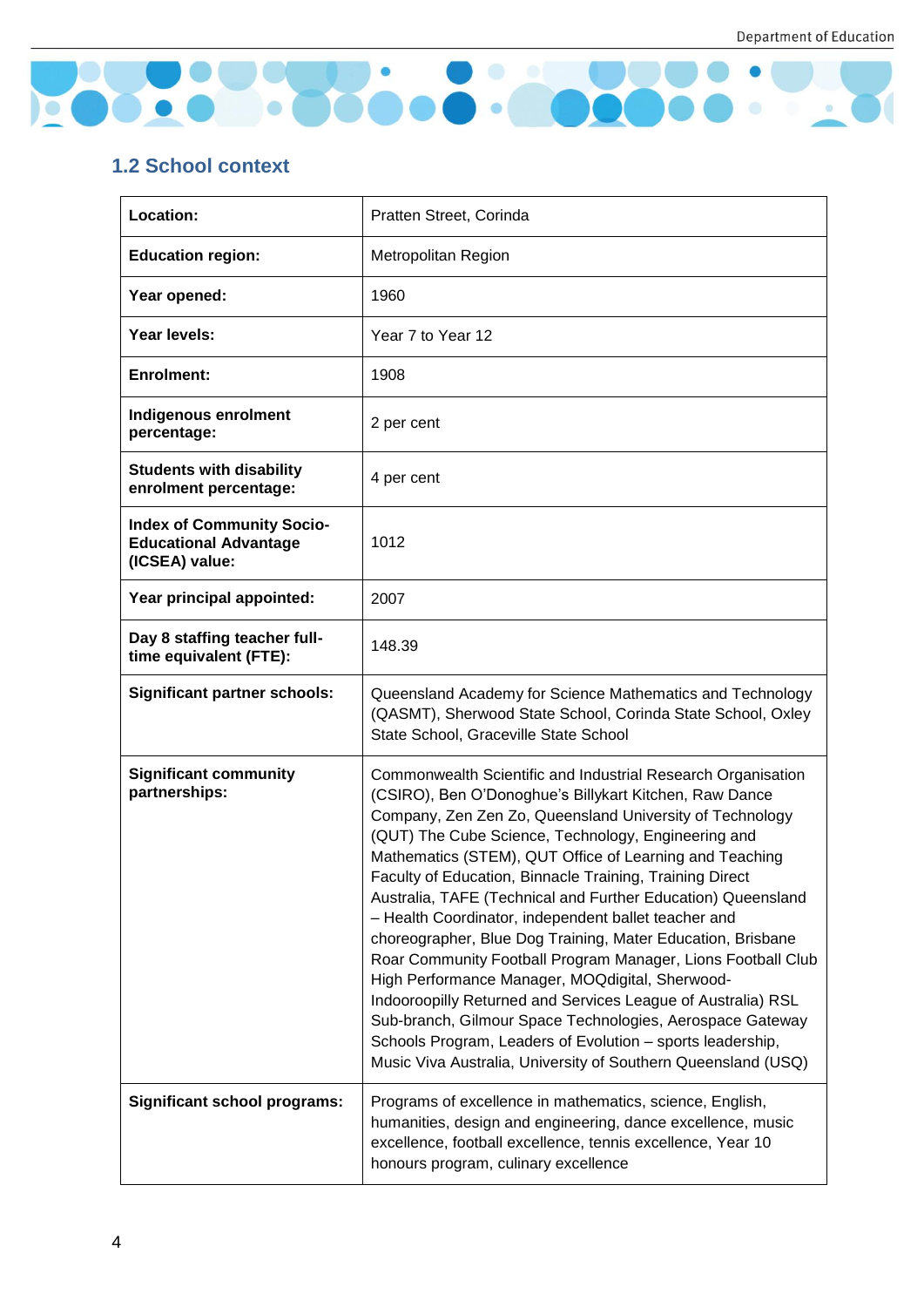

### <span id="page-4-0"></span>**1.3 Contributing stakeholders**

The following stakeholders contributed to the review:

School community:

 Principal, six deputy principals, 11 Heads of Department (HOD), Head of Special Education Services (HOSES), three Heads of Curriculum (HOC), Business Manager (BM), guidance officer, six house masters, 60 teachers, engagement officer, Youth Support Coordinator (YSC), three administration officers, two school officers: facilities, school officer: grounds, Information and Communication Technology (ICT) support manager, two support technicians, five cleaners, student coach, transition officer, four integrated student services teacher aides, nine student leaders, 41 students, Parents and Citizens' Association (P&C) president, school council chair and 15 parents.

Community and business groups:

 Training Direct Australia representative, Binnacle Training representative, MOQdigital representative and Leaders of Evolution representative.

Partner schools and other educational providers:

 Principal of Corinda State School, principal of Oxley State School, acting principal of Graceville State School and QASMT deputy principal.

Government and departmental representatives:

Federal Member for Moreton and ARD.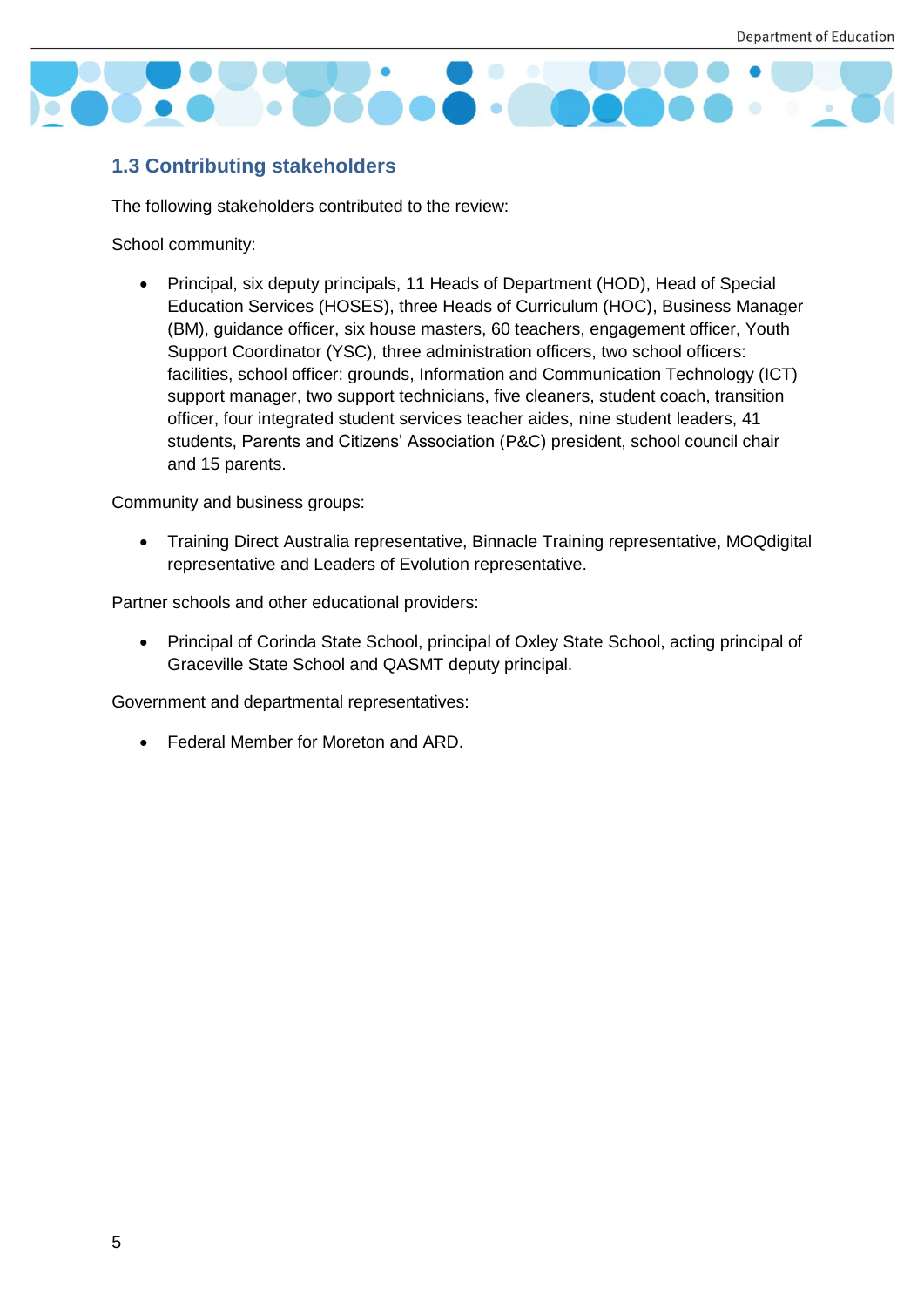

# <span id="page-5-0"></span>**1.4 Supporting documentary evidence**

| Annual Implementation Plan 2019                                                                              | Culture of Learning (November 2018)                               |
|--------------------------------------------------------------------------------------------------------------|-------------------------------------------------------------------|
| <b>Investing for Success 2019</b>                                                                            | Strategic Plan Towards 2020                                       |
| Headline Indicators (May 2019 release)                                                                       | School Data Profile (Semester 1, 2019)                            |
| OneSchool                                                                                                    | School budget overview                                            |
| <b>Student Planner 2019</b>                                                                                  | The Weekly                                                        |
| School pedagogical framework                                                                                 | Annual Faculty Implementation Plans 2019                          |
| School Data Plan Analysis 2019                                                                               | <b>Academic Coaching Toolkit</b>                                  |
| <b>School Opinion Survey</b>                                                                                 | Gifted and Talented Snapshot 2018                                 |
| 2019 PLC - Culture of Learning                                                                               | School differentiation plan or flowchart                          |
| ICT Strategy (11 December 2016)                                                                              | Professional development/ Learning Plan                           |
| eLearning Implementation Plan                                                                                | <b>Positive Education</b>                                         |
| Staff handbook 2019                                                                                          | Head of Department Handbook 2019                                  |
| School newsletters and website                                                                               | <b>Assessment Policy 2019</b>                                     |
| Curriculum planning documents                                                                                | Carbon neutral certification 2018                                 |
| <b>Budget Overview Report (25 June</b><br>2019)                                                              | <b>Whole-school Curriculum and Assessment</b><br><b>Plan 2019</b> |
| Professional learning opportunities and<br>workshops Term 1 and Term 2 2019                                  | Beginning Teachers and Mentors Handbook<br>2019                   |
| Decision-making Framework and<br><b>Communication Protocol Roles,</b><br>Responsibilities and Templates 2019 | Responsible Behaviour Plan for Students<br>24 April, 2019         |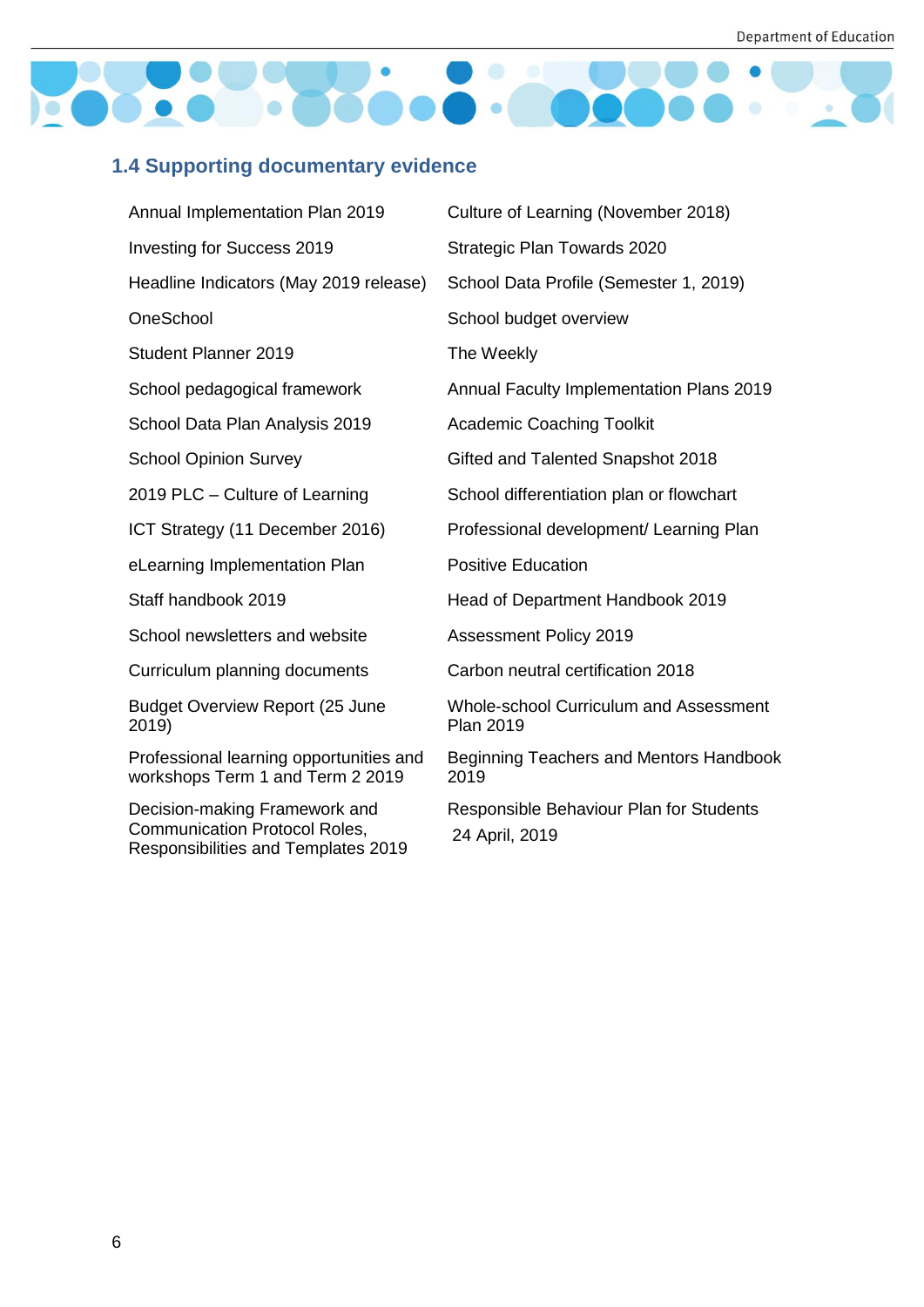

# <span id="page-6-0"></span>**2. Executive summary**

### <span id="page-6-1"></span>**2.1 Key findings**

#### **The school has transitioned over time to a fully inclusive school.**

Teachers identify their understanding that whilst students may be at different stages and rates of learning, every student can learn successfully when provided with motivating experiences, appropriate learning sequences and timely support. Co-teaching classes have been progressively developed across the school whereby subject teachers work beside advocate (specialist) teachers to deliver teaching and support learning for the full range of students in the class.

#### **The school has an increasing emphasis on Information Technology (IT) and eLearning in all year levels.**

Through the industry standard Model of Technology Integration framework, learning activities are redesigned to facilitate technology integration in the classrooms. A comprehensive eLearning implementation plan details technology integration for each term for every faculty area with specific goals and moderation processes. The IT team reviews and monitors implementation and technicians provide Professional Development (PD) in digital pedagogies to increase staff skills and capability.

#### **Teachers acknowledge the value of and positive impact consistent pedagogical practices have on student engagement and outcomes.**

The school's research-based pedagogical framework involves implementing effective teaching and learning practices that focus on improved student achievement. It incorporates an array of effective teaching strategies that support intellectual engagement, connection to the wider world, inclusive classroom environments and differentiation. Students speak positively regarding their learning environment. They feel challenged and supported in their learning.

#### **Students state that they have a high level of confidence in their teachers because of their professionalism and positive relationships**.

Students indicate they believe staff – teaching and non-teaching, to be caring, supportive and wanting the best for students. It is apparent the leadership team believes an expert teaching team is central to improving student outcomes. Significant steps have been taken to identify an organisational leadership structure to support the aims and priorities of the school.

#### **School leaders, staff members, parents and students acknowledge and appreciate the high expectations for learning and extensive range of educational opportunities provided at the school.**

The tone of the school reflects whole-school commitment to purposeful successful learning for every student. Interactions between staff members, students and parents are polite,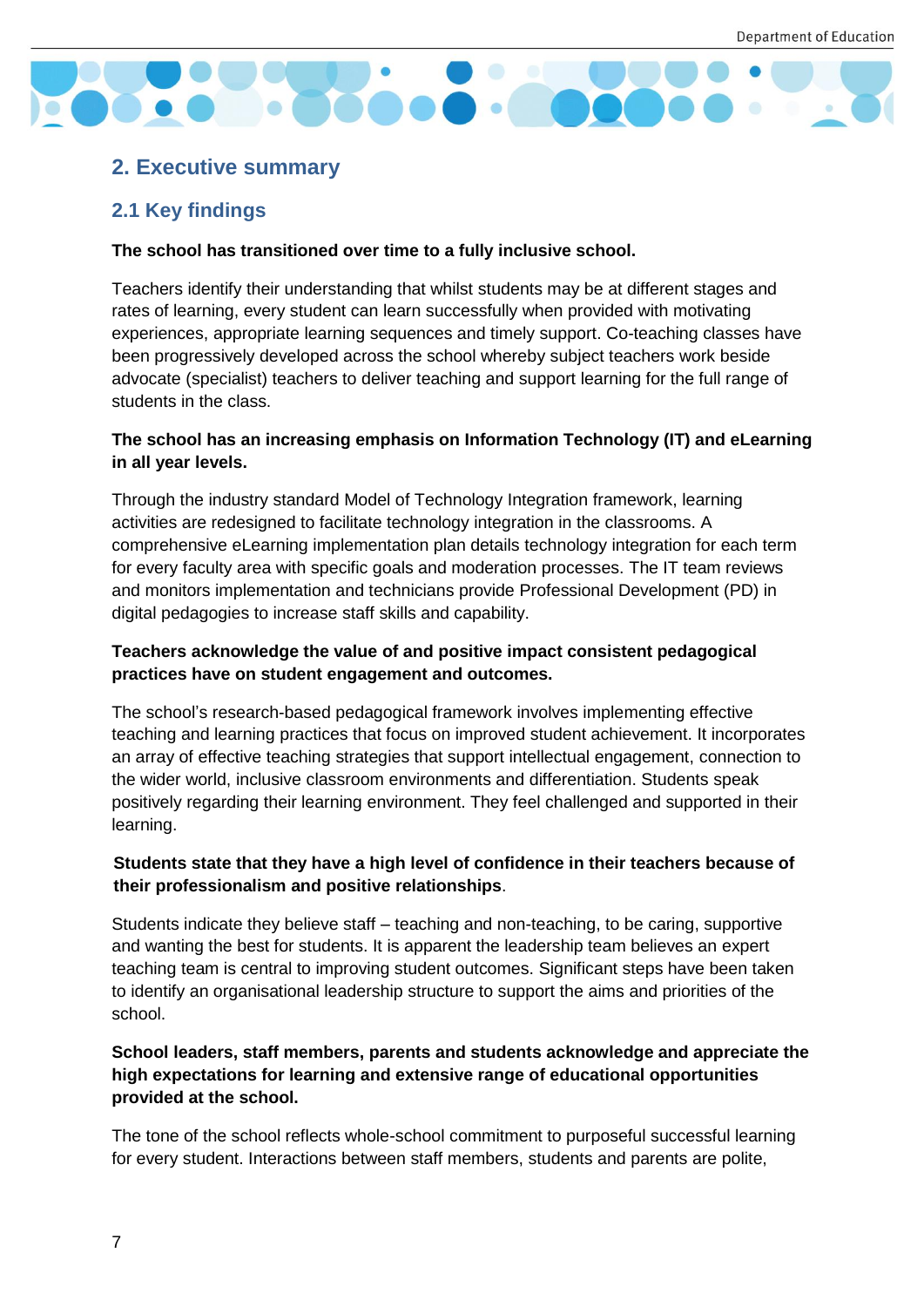

respectful and inclusive. Staff members articulate and value the strong collegial and mutually respectful relationships within faculties.

**There is a strong commitment by school leaders to rigorously drive a visionary, innovative and ambitious Explicit Improvement Agenda (EIA) to improve the learning outcomes for all students.**

This commitment is supported by staff members who relentlessly strive to deliver the school's vision to *'Exceed your expectations'.* Teachers are supportive of the direction of the school and the high expectations regarding implementation of the EIA.

#### **School leaders pride themselves, and staff make comment on, the opportunities provided through PD.**

The school has processes and practices to identify and respond to student needs through the allocation of staff and resources. The school applies its resources in a targeted manner to meet these needs. The school community is proactive in seeking out additional resources and opportunities to further the school's EIA.

#### **School leaders and teachers articulate a belief that the collection and use of data regarding student performance outcomes is important to inform classroom differentiation.**

The school is highly proficient in its processes, practices, array and analysis of data to support teacher planning and approaches to initiate discussion and develop strategies to enhance student performance and outcomes.

#### **Parents speak highly of the partnership with the school and the array of opportunities provided for their child.**

Staff members identify a wide range of local businesses and community organisations students engage with to either extend learning or support their wellbeing. The executive principal prioritises the identification of and engagement with an extensive range of partnerships locally, nationally and internationally to enhance student learning and wellbeing. This priority motivates staff to engage with these partners. There is an overt focus on innovation and futures thinking, preparing young people for further study and employment in a transformative world.